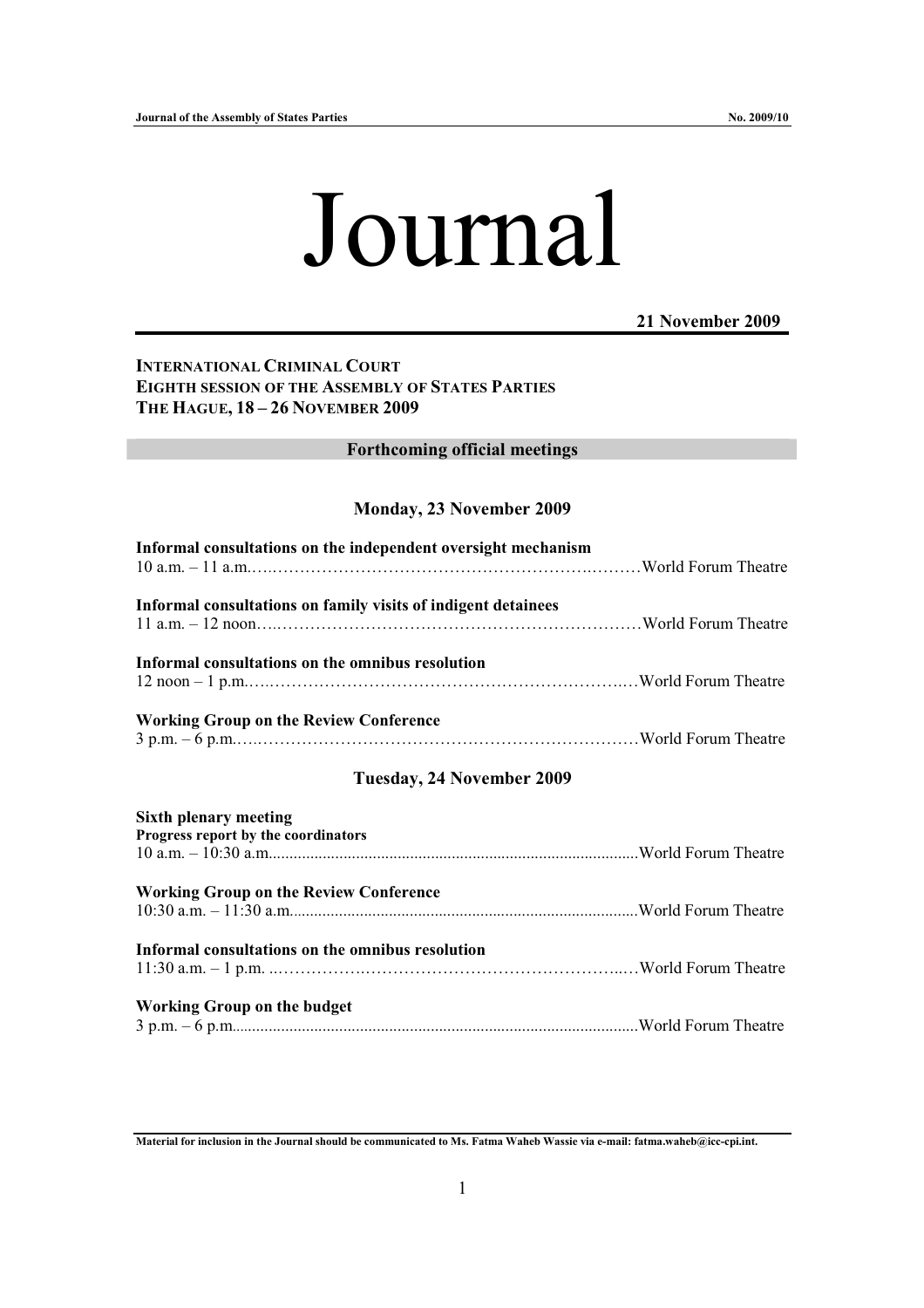l

## **Wednesday, 25 November 2009**

| Informal consultations on the omnibus resolution                                                                                                                                                 |  |
|--------------------------------------------------------------------------------------------------------------------------------------------------------------------------------------------------|--|
| <b>Credentials Committee</b>                                                                                                                                                                     |  |
| <b>Working Group on the Review Conference</b>                                                                                                                                                    |  |
| <b>Working Group on the Review Conference</b>                                                                                                                                                    |  |
| <b>Working Group on the budget</b>                                                                                                                                                               |  |
| Thursday, 26 November 2009                                                                                                                                                                       |  |
| <b>Reserved</b>                                                                                                                                                                                  |  |
| <b>Reserved</b>                                                                                                                                                                                  |  |
| <b>Seventh plenary meeting</b><br>- Consideration of reports<br>- Report of the Credentials Committee<br>- Oral report of the Rapporteur<br>- Adoption of the report<br>- Closure of the session |  |

#### 3 p.m. – 6 p.m.................................................................................................World Forum Theatre

#### **Other forthcoming meetings**

#### **Monday, 23 November 2009**

| EU Presidency coordination meeting on the Assembly of States Parties                                |                                                                                                                                                                                                                                                                                                                                           |
|-----------------------------------------------------------------------------------------------------|-------------------------------------------------------------------------------------------------------------------------------------------------------------------------------------------------------------------------------------------------------------------------------------------------------------------------------------------|
|                                                                                                     |                                                                                                                                                                                                                                                                                                                                           |
| Visit to the International Criminal Court <sup>1</sup> : Presentation of the Courtroom: the E-Court |                                                                                                                                                                                                                                                                                                                                           |
| $0.20$ $11.17$                                                                                      | $\mathbf{r}$ , $\mathbf{r}$ , $\mathbf{r}$ , $\mathbf{r}$ , $\mathbf{r}$ , $\mathbf{r}$ , $\mathbf{r}$ , $\mathbf{r}$ , $\mathbf{r}$ , $\mathbf{r}$ , $\mathbf{r}$ , $\mathbf{r}$ , $\mathbf{r}$ , $\mathbf{r}$ , $\mathbf{r}$ , $\mathbf{r}$ , $\mathbf{r}$ , $\mathbf{r}$ , $\mathbf{r}$ , $\mathbf{r}$ , $\mathbf{r}$ , $\mathbf{r}$ , |

<sup>9:30</sup> a.m. – 11:15 a.m….……………………………………………...International Criminal Court

<sup>&</sup>lt;sup>1</sup> Delegates interested in visiting the ICC building are invited to the Court on Monday 23 November 2009,  $9:30 - 11:15$ a.m. (Presentation of the Courtroom: the E-Court), and on Tuesday 24 November 2009, 8:30 – 11 a.m. and 1:30 – 4 p.m. (Hearing opening statements of the Katanga and Chui case). Delegates are kindly requested to register for the visit at the Registration Desk in the World Forum Convention Center. For all queries, please contact Mr. Patrick Nicolle, Protocol and Events Assistant at the Public Information and Documentation Section of the Court, at +31-(0)646166018. Transportation to and from the Court has been arranged. Busses will be leaving from the main entrance of the World Centrum Convention Center to the Court and returning as scheduled. Delegates wishing to stay longer can return to the World Forum Convention Center via the public transport. Information will be available at the Information Desk of the Court.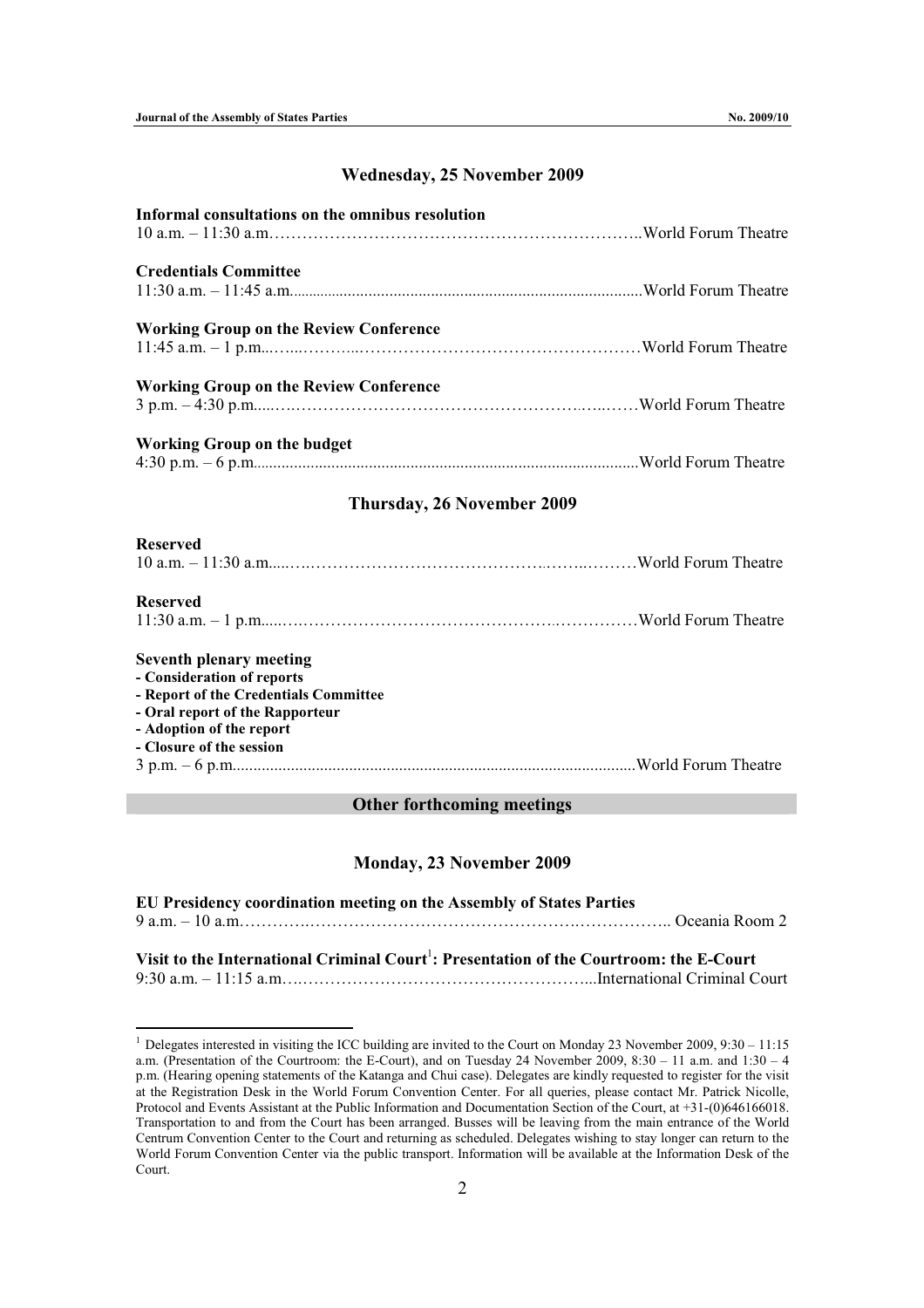| Panel on the Plan of action for achieving universality and full implementation of the Rome<br>Statute (organized by the Secretariat of the Assembly of States Parties)                                                                                                                                                                                                                                                                  |  |  |
|-----------------------------------------------------------------------------------------------------------------------------------------------------------------------------------------------------------------------------------------------------------------------------------------------------------------------------------------------------------------------------------------------------------------------------------------|--|--|
| Victims' Rights Working Group/CICC meeting with Governments on victims issues (hosted<br>by the Embassy of South Africa)                                                                                                                                                                                                                                                                                                                |  |  |
|                                                                                                                                                                                                                                                                                                                                                                                                                                         |  |  |
| <b>CICC</b> reception for Governments and NGOs                                                                                                                                                                                                                                                                                                                                                                                          |  |  |
| Tuesday, 24 November 2009                                                                                                                                                                                                                                                                                                                                                                                                               |  |  |
| Visit to the International Criminal Court: Hearing opening statements of the Katanga and<br>Chui case                                                                                                                                                                                                                                                                                                                                   |  |  |
|                                                                                                                                                                                                                                                                                                                                                                                                                                         |  |  |
| EU Presidency coordination meeting on the Assembly of States Parties                                                                                                                                                                                                                                                                                                                                                                    |  |  |
| Meeting on technical issues related to implementing legislation (organized by<br><b>Parliamentarians for Global Action and Amnesty International)</b>                                                                                                                                                                                                                                                                                   |  |  |
| Interface between peace, justice and the ICC: Confronting conventional wisdom (hosted by<br>the Ministry of Foreign Affairs of Norway)                                                                                                                                                                                                                                                                                                  |  |  |
|                                                                                                                                                                                                                                                                                                                                                                                                                                         |  |  |
| Visit to the International Criminal Court: Hearing opening statements of the Katanga and<br>Chui case                                                                                                                                                                                                                                                                                                                                   |  |  |
|                                                                                                                                                                                                                                                                                                                                                                                                                                         |  |  |
| <b>Wednesday, 25 November 2009</b>                                                                                                                                                                                                                                                                                                                                                                                                      |  |  |
| EU Presidency coordination meeting on the Assembly of States Parties                                                                                                                                                                                                                                                                                                                                                                    |  |  |
| Launch of the "Summary of Public Judicial Decisions on Victim-related Issues" by the<br>Court<br>$1 p.m. - 1.45 p.m.$ $\ldots$ $\ldots$ $\ldots$ $\ldots$ $\ldots$ $\ldots$ $\ldots$ $\ldots$ $\ldots$ $\ldots$ $\ldots$ $\ldots$ $\ldots$ $\ldots$ $\ldots$ $\ldots$ $\ldots$ $\ldots$ $\ldots$ $\ldots$ $\ldots$ $\ldots$ $\ldots$ $\ldots$ $\ldots$ $\ldots$ $\ldots$ $\ldots$ $\ldots$ $\ldots$ $\ldots$ $\ldots$ $\ldots$ $\ldots$ |  |  |
|                                                                                                                                                                                                                                                                                                                                                                                                                                         |  |  |

**Briefing on pre-Review Conference delegates' visits to Uganda (hosted by the Government of Uganda, No Peace Without Justice and Hurinet-U)**  1:30 p.m.  $-3$  p.m.  $\ldots$   $\ldots$   $\ldots$   $\ldots$   $\ldots$   $\ldots$   $\ldots$   $\ldots$   $\ldots$   $\ldots$   $\ldots$   $\ldots$   $\ldots$   $\ldots$   $\ldots$   $\ldots$   $\ldots$   $\ldots$   $\ldots$   $\ldots$   $\ldots$   $\ldots$   $\ldots$   $\ldots$   $\ldots$   $\ldots$   $\ldots$   $\ldots$   $\ldots$   $\ldots$   $\ldots$   $\ldots$   $\ldots$   $\ld$ 

 $^2$  Stadhouderslaan 43, 2517 HV, The Hague.